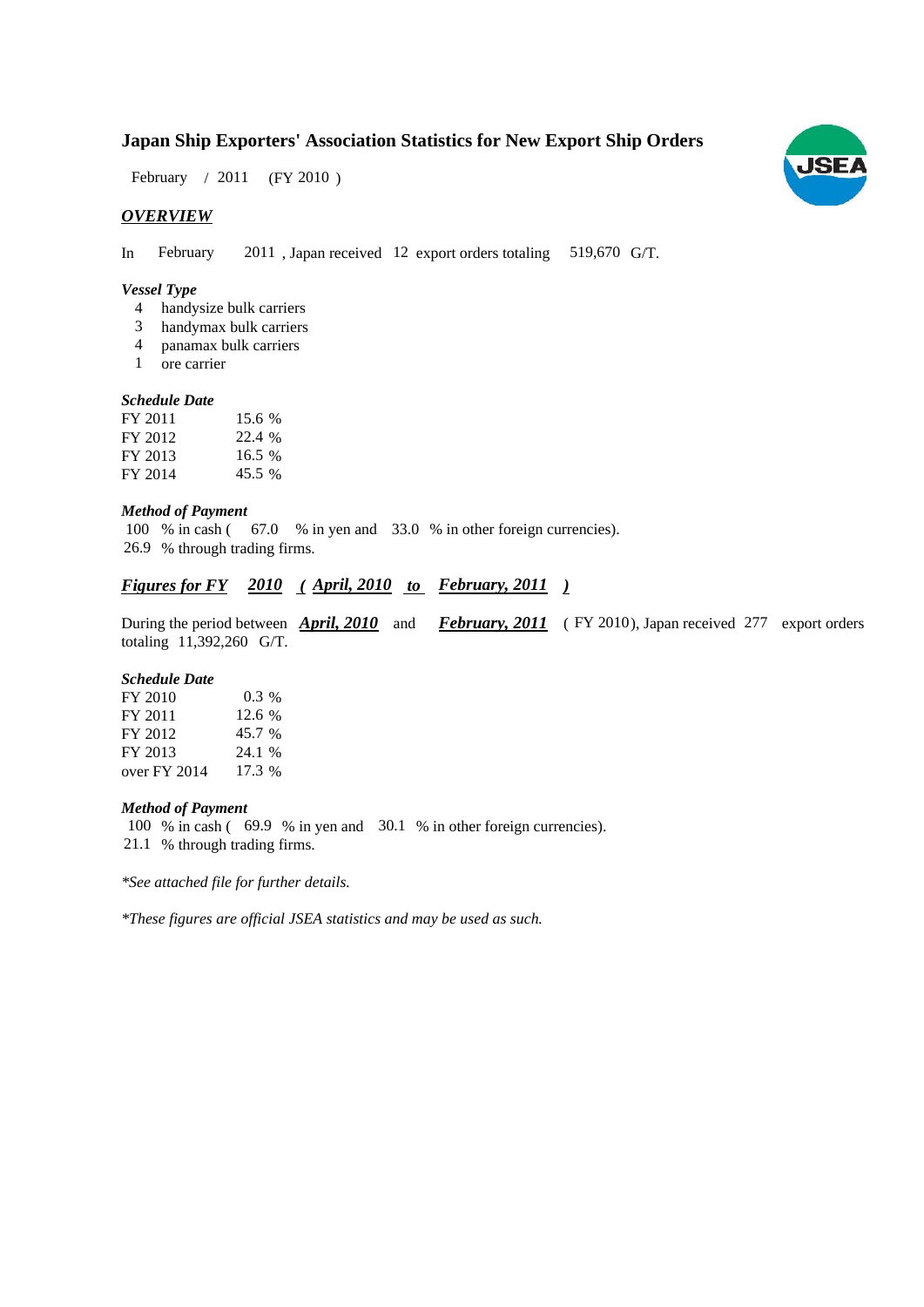## New Export Orders Placed in February 2011 (FY 2010) Based on Fiscal Year

JSEA (March 2011)

| Description           |     | Apr 09 to Mar 10 |     | Apr to Oct 2010 | November 2010   |         | December 2010 | January 2011 |     | February 2011 |     | Apr 10 to Feb 11 |     | Jan 11 to Feb 11 |     |           |
|-----------------------|-----|------------------|-----|-----------------|-----------------|---------|---------------|--------------|-----|---------------|-----|------------------|-----|------------------|-----|-----------|
|                       | No. | G/T              | No. | G/T             | No.             | G/T     | No.           | G/T          | No. | G/T           | No. | G/T              | No. | G/T              | No. | G/T       |
| <b>General Cargos</b> |     | 587,900          |     | 329,500         | $\Omega$        |         |               |              |     |               |     |                  |     | 329,500          |     |           |
| <b>Bulk Carriers</b>  | 92  | 3,799,191        | 164 | 6,471,431       | 21 <sub>1</sub> | 496,709 | 37            | 1,236,270    | 25  | 1,134,040     | 12  | 519,670          | 259 | 9,858,120        |     | 1,653,710 |
| Tankers               |     | 1.939.500        |     | 807,600         |                 | 28,300  |               |              |     | 368,740       |     |                  | 10  | 1,204,640        |     | 368,740   |
| Combined Carriers     |     |                  |     |                 |                 |         |               |              |     |               |     |                  |     |                  |     |           |
| Others                |     | 14.000           |     |                 |                 |         |               |              |     |               |     |                  |     |                  |     |           |
| Total                 | 119 | 6,340,591        | 178 | 7,608,531       | 22              | 525,009 | 37            | 1,236,270    | 28  | 1,502,780     |     | 519,670          | 277 | 11,392,260       | 40  | 2,022,450 |
| FF 2009 / FY2008 (%)  |     | $*43.5$          |     | 206.7           |                 | 129.9   |               | 262.1        |     | 318.5         |     | 135.4            |     | 210.5            |     | ** 236.4  |
| In CGT                |     | 2,683,048        |     | 3,364,329       |                 | 284,179 |               | 605,032      |     | 603,474       |     | 221,496          |     | 5,078,510        |     | 824,970   |

*Figures for shipbuilding orders of 500 G/T and over for export as steel vessels placed with JSEA members are covered.*

\*FY 2009/FY2008

\*\*Calendar Year 2010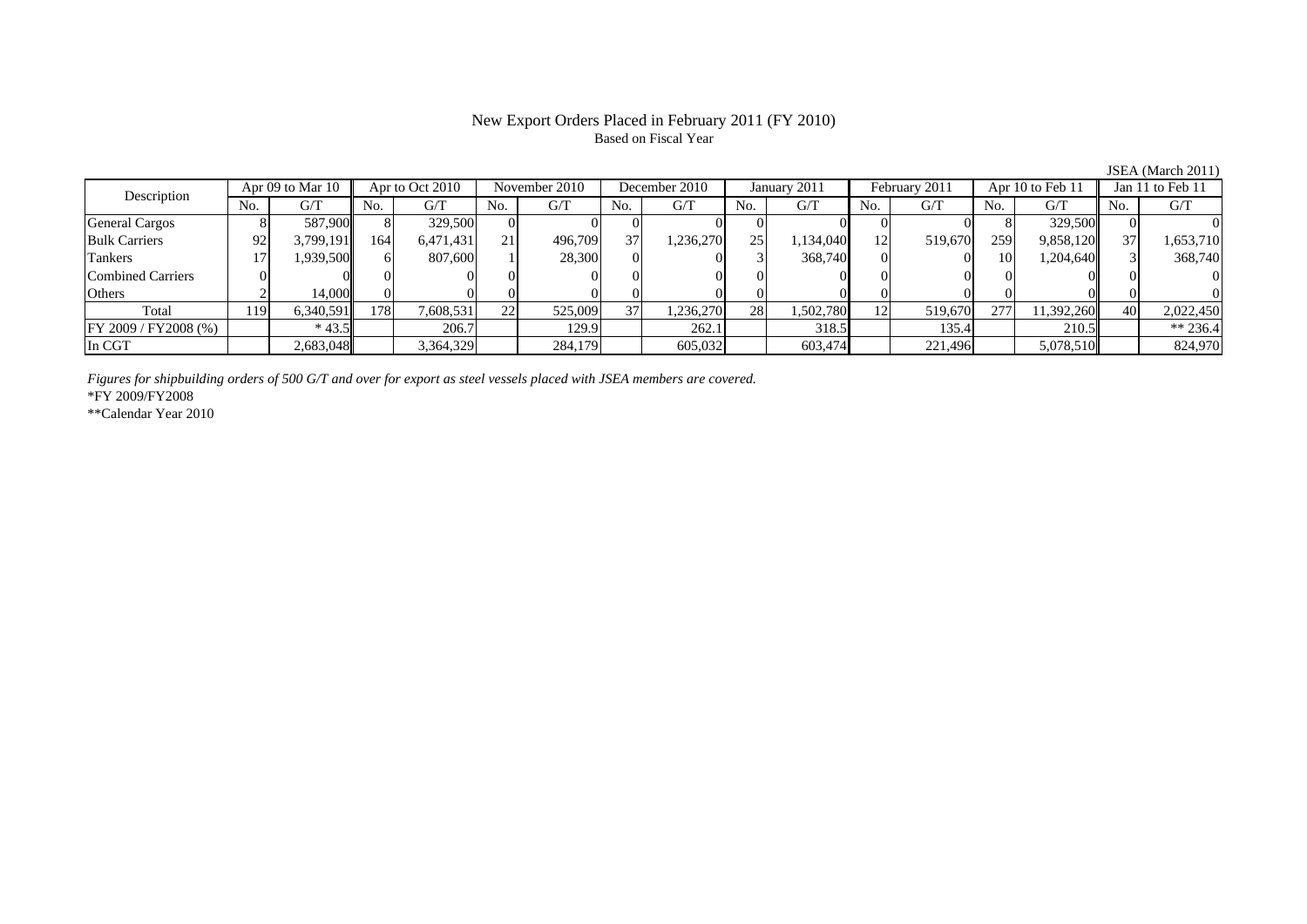## Export Ships Delivered in February 2011 (FY 2010) Based on Fiscal Year

JSEA (March 2011)

| Apr 09 to Mar 10<br>Description |     |            | Apr 10 to Oct 10 |           | November 2010 |           | December 2010   |           | January 2011   |           | February 2011 |           | Apr 10 to Feb 11 |            | Jan 11 to Feb 11 |            |
|---------------------------------|-----|------------|------------------|-----------|---------------|-----------|-----------------|-----------|----------------|-----------|---------------|-----------|------------------|------------|------------------|------------|
|                                 | No. | G/T        | No.              | G/T       | No.           | G/T       | No.             | G/T       | N <sub>o</sub> | G/T       | No.           | G/T       | No.              | G/T        | No.              | G/T        |
| <b>General Cargos</b>           | 19  | 815.567    | 19 <sup> </sup>  | .156,294  |               | 41,599    |                 |           |                |           |               | 183,960   | 23 <sub>1</sub>  | 1,381,853  |                  | 183,960    |
| <b>Bulk Carriers</b>            | 240 | 10,782,942 | 132              | 5,800,377 | 171           | 693,346   | 22              | ,102,286  | 35             | 1,676,914 | 19            | 863,693   | 225              | 10,136,616 | 54               | 2,540,607  |
| Tankers                         | 90  | 4,974,340  | 49               | 2,828,265 |               | 326,611   |                 | 89,104    |                | 390,759   |               | 221,371   | <sup>69</sup>    | 3,856,110  |                  | 612,130    |
| <b>Combined Carriers</b>        |     |            |                  |           |               |           |                 |           |                |           |               |           |                  |            |                  |            |
| Others                          |     |            |                  |           |               |           |                 |           |                |           |               |           |                  |            |                  |            |
| Total                           | 349 | 16,572,849 | 200              | 9,784,936 | 26            | 1,061,556 | 24 <sub>1</sub> | 1,191,390 | 42             | 2,067,673 | 25            | 1,269,024 | 317              | 15,374,579 | -67              | 3,336,697  |
| FY 2009 / FY 2008 (%)           |     | $*105.1$   |                  | 109.9     |               | 89.6      |                 | 127.3     |                | 93.6      |               | 120.2     |                  | 107.6      |                  | ** $102.2$ |
| In CGT                          |     | 7,602,068  |                  | 4,401,643 |               | 503,525   |                 | 537,718   |                | 859,850   |               | 540,578   |                  | 6,843,314  |                  | 1,400,428  |

*Deliveries of new shipbuilding orders of 500 G/T and over for export as steel vessels placed with JSEA members are covered.*

\*FY 2009/FY2008

\*\*Calendar Year 2010